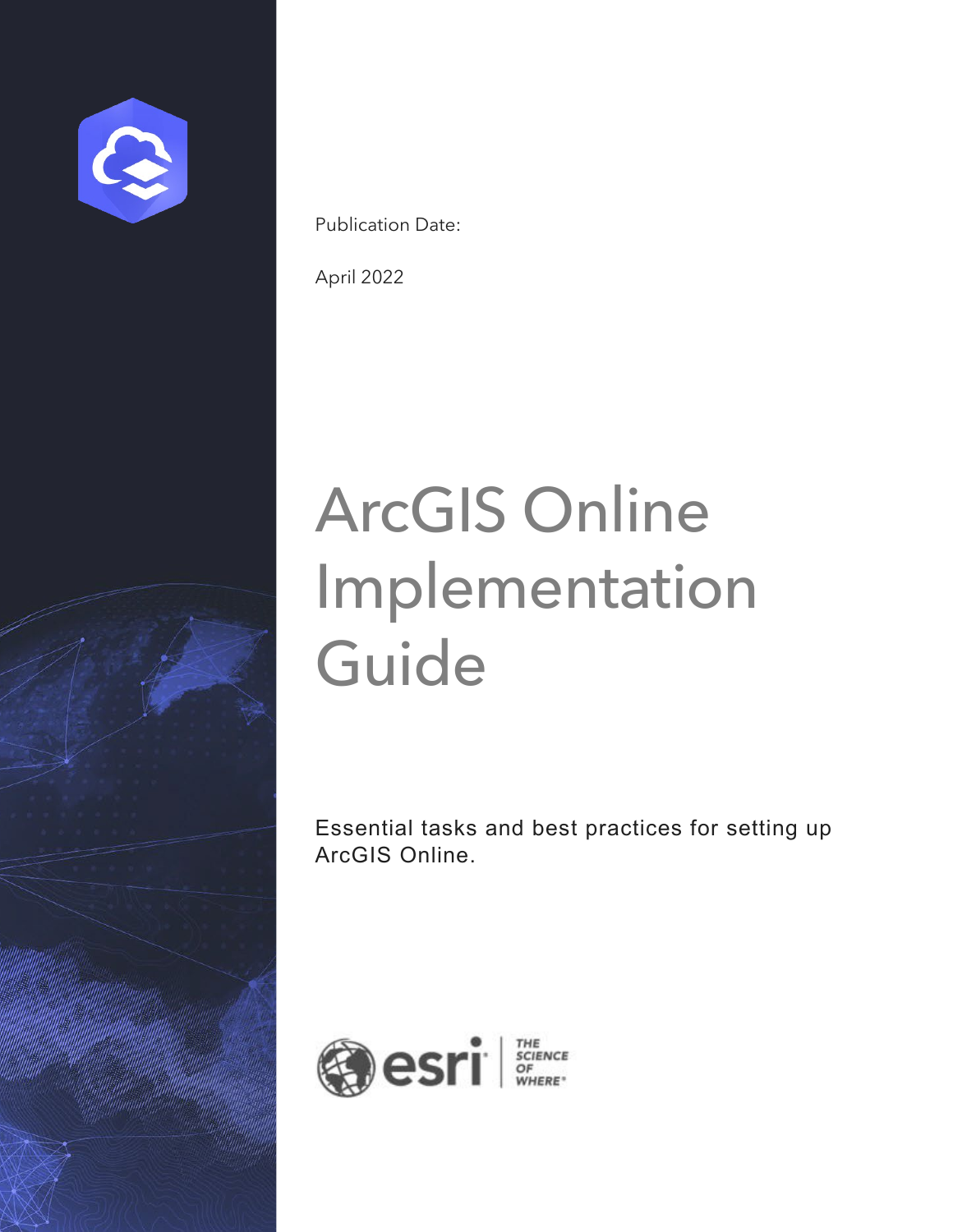### Task checklist

#### TASK COMPLETE 1. [Explore ArcGIS Online](#page-2-0) 2. [Activate your subscription](#page-3-0) 3. [Set up your home page](#page-5-0) 4. [Create groups](#page-6-0) 5. [Add members](#page-7-0) 6. [Create content](#page-9-0) 7. [Learn more](#page-11-0)



 $\Box$  $\Box$  $\Box$  $\Box$  $\Box$  $\Box$  $\Box$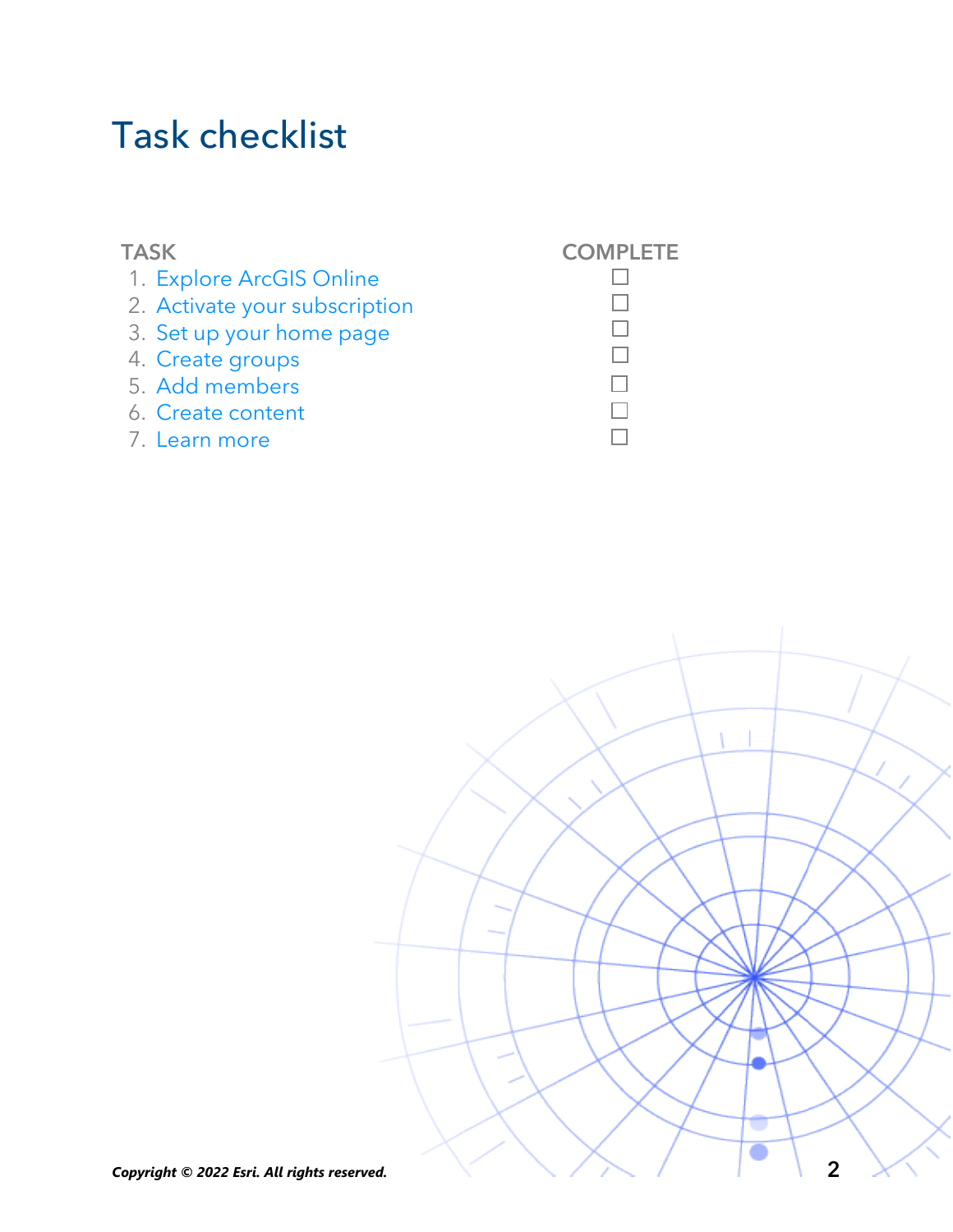# <span id="page-2-0"></span>1. Explore ArcGIS Online

We're glad you've decided to start using ArcGIS Online for your organization. If you have little or no GIS experience, that's OK—now is a great time to get started with Esri's cloud-based mapping and analytics software. ArcGIS Online allows you to connect people, locations, and data. Create interactive maps to visualize and explore your data. Powerful analysis tools help you discover and refine your data's story. Share engaging maps that tell that data's story and influence change.

Before setting up ArcGIS Online, run through a few quick hands-on tutorials that will help you understand the fundamentals of mapping and analysis.

The tutorials show you how to do the following:

- Explore a map. See who left, where they went, and who stayed after Hurricane Harvey. [10 minutes]
- Get started with ArcGIS Online. Create and share an evacuation map to prepare for an incoming hurricane. [45 minutes]
- Share a map. Share your map of recreational facilities. [20 minutes]
- Make a walk-time map. Use spatial analysis to find out where you can walk in 20 minutes. [15 minutes]
- Create a scene. Make a 3D scene to illustrate a city council plan. [20 minutes]

[Start the mapping and analysis exercises](https://learn.arcgis.com/en/paths/try-arcgis-online/)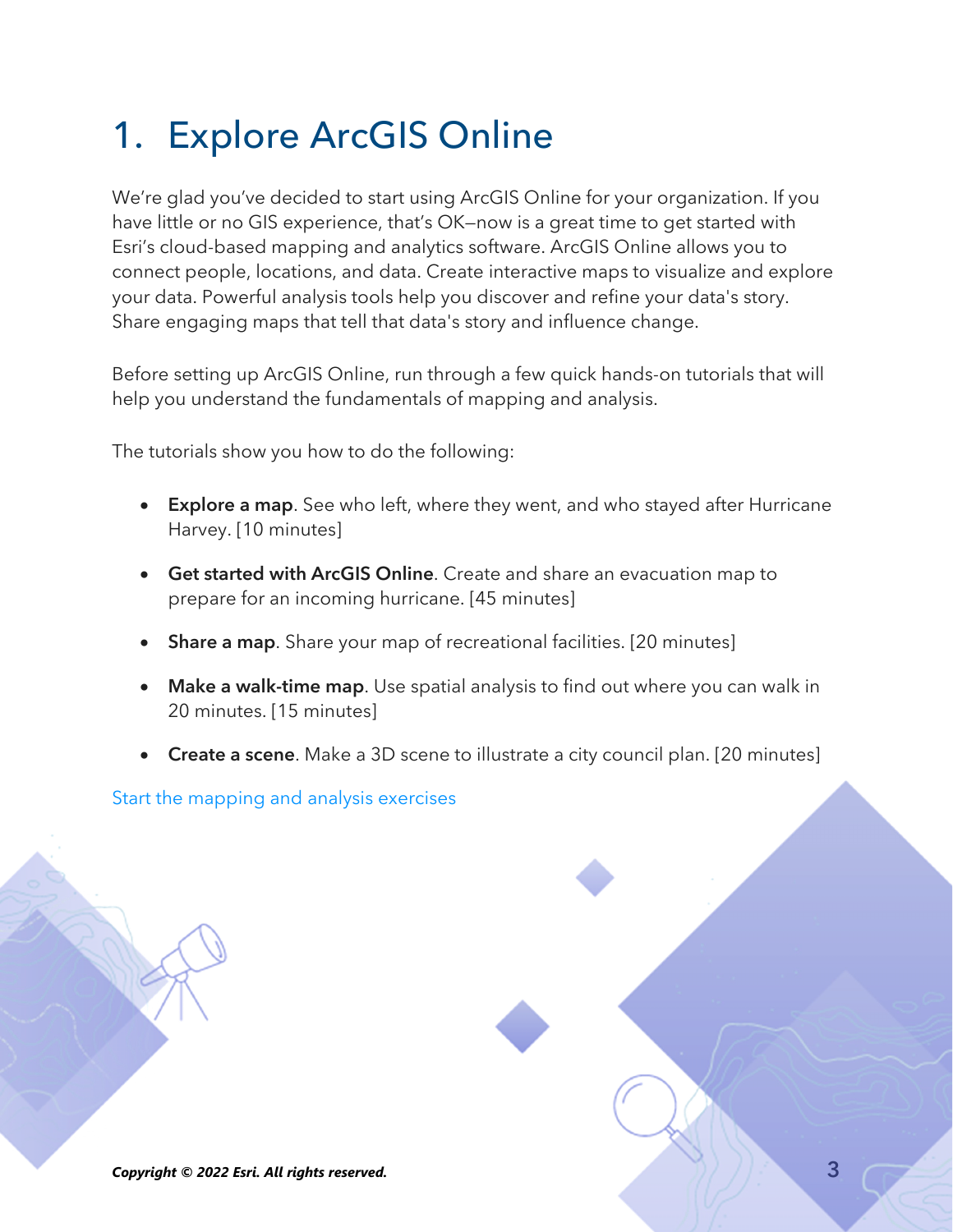# <span id="page-3-0"></span>2. Activate your subscription

When you purchase an ArcGIS Online subscription, you can configure your site in a way that makes sense for your organization. For example, you can set the security and sharing policies, assign privileges and credits to members based on the work they need to do, and configure your home page and gallery to reflect your brand. You can also integrate your organization's identity management system.

### Main components

A subscription to ArcGIS Online is made up of the following main components:

Home page—Your home page will be many people's first impression of your site. Include an appealing banner and your own logo, feature your best maps and apps, and provide descriptions, links, or resources to help people get the most out of your site.

Groups—Groups are a way to organize your members and content around specific projects, workflows, and initiatives. You can set up groups to allow access to specific items based on your organization's structure. Groups also allow collaboration between members of other organizations.

Members—Add new users to ArcGIS Online by inviting them to join or adding them directly. You can add members in bulk or one at a time. You can set up their accounts for them, allow them to create their own accounts, or use your existing organizationspecific login system.

Content—Your ArcGIS Online content includes maps, apps, and layers. It also provides resources to effectively store, categorize, edit, and share what you've created.

These main components work together to make up the ArcGIS Online experience that meets your organization's requirements.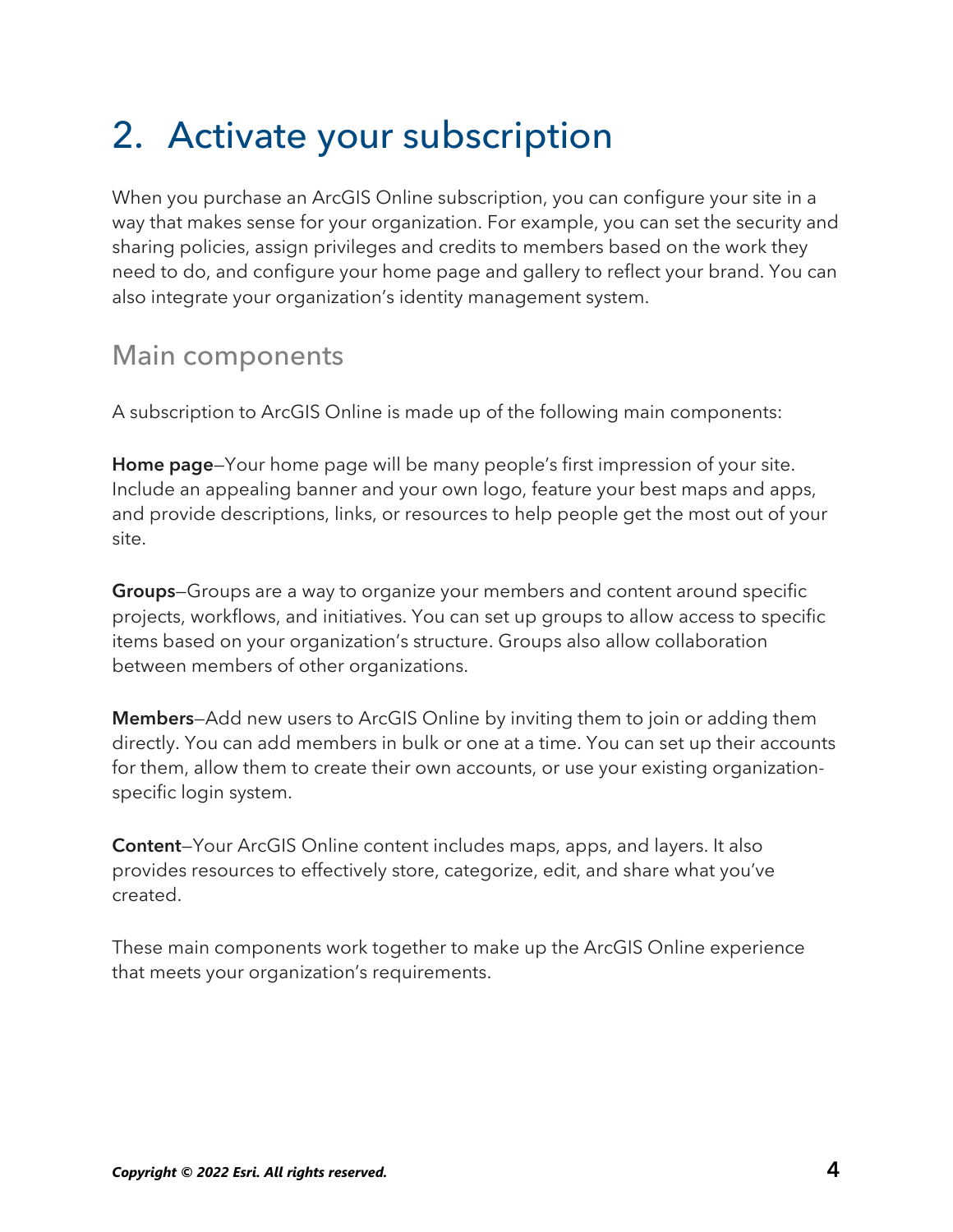### Tips

You'll need to decide the following things when you first set up ArcGIS Online:

A name for your ArcGIS Online site—The organization name is what appears in the banner on the home page. You should choose a distinct and accurate name that represents your organization or the purpose of your ArcGIS Online site.

A short name—The short name appears in the URL link to your ArcGIS Online site (for example, sample-org-name.maps.arcgis.com). Carefully consider the name you want to use. You can change it later, but you may need to manually update the URLs of some of your content.

Administrative contact–Consider having a few administrators as points of contact. These administrators and their email addresses are listed in automatic emails sent from ArcGIS Online when members request password resets, help with their user names, modifications to their accounts, or any issues related to the allocation of credits to their accounts. Contacts also get email notifications about the subscription.

#### [Learn how to activate your subscription](https://doc.arcgis.com/en/arcgis-online/reference/activate-subscription.htm)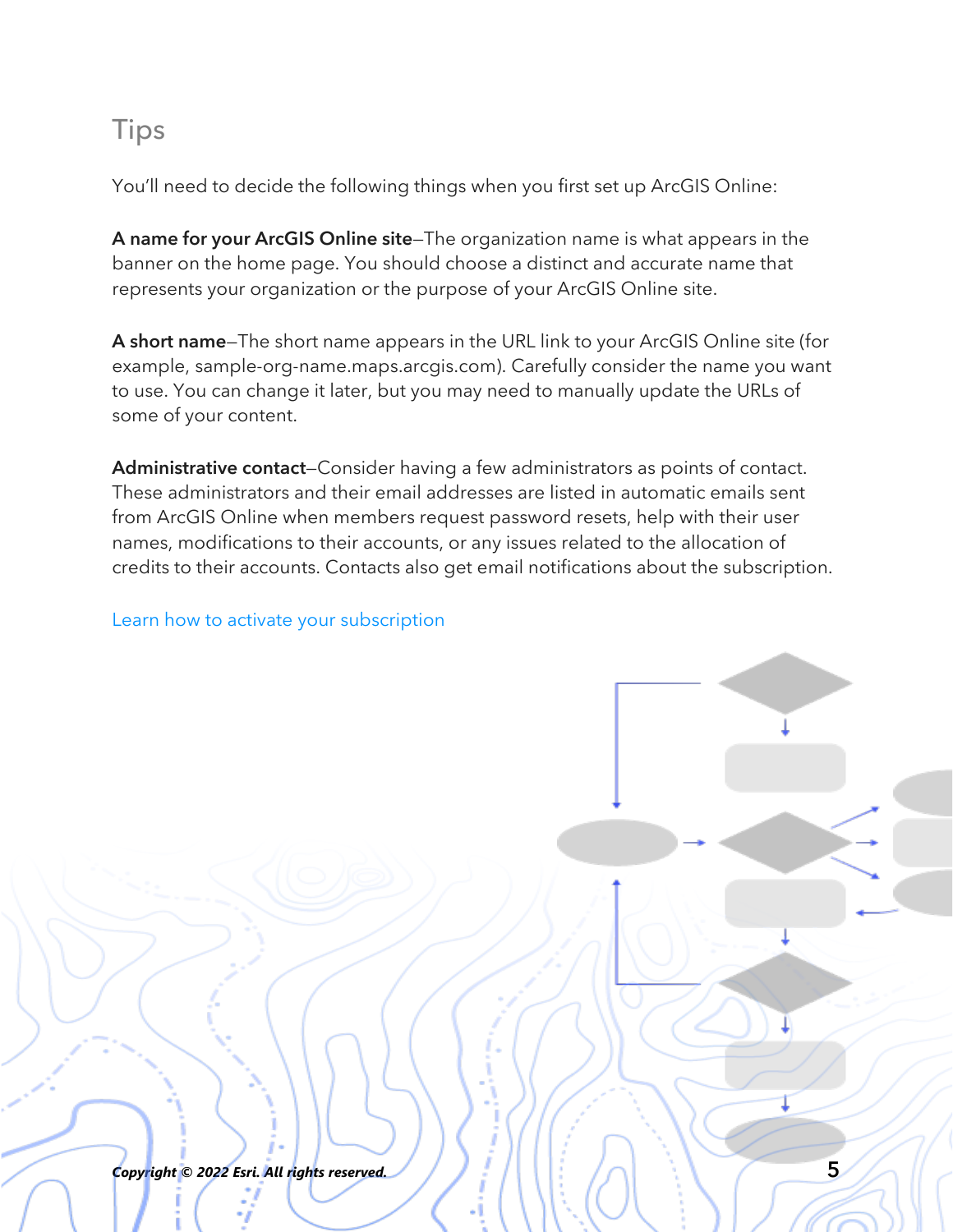# <span id="page-5-0"></span>3. Set up your home page

Start by configuring ArcGIS Online to meet your organization's needs. For example, you can specify whether members can search for and share content outside the organization. Some configuration is done as part of the subscription activation—for example, setting up your organization's URL. As you get started, focus on the appearance of your home page and the security settings of the site.

### Customize the appearance

Think about your brand and how to best represent it on your site. Here are a few recommendations for creating an effective home page:

- Make your home page professional looking and well organized. Use a custom banner and logo and provide information about the purpose of your site.
- Showcase your best maps and apps as featured content on your home page.

[Learn how to set up your home page](https://doc.arcgis.com/en/arcgis-online/administer/configure-home.htm)

### Security considerations

ArcGIS Online is a secure, reliable, and flexible site. You can configure the privacy and security controls that make sense for your organization. For example, you can configure the password policy, including the password length, complexity, and history requirements. You can choose to allow members to share content outside your organization or only allow sharing within the organization. You can also set up organization-specific logins and multifactor authentication.

We recommend that you allow access to ArcGIS Online, data, and all other assets through HTTPS only. This helps protect your information.

#### [Learn how to set up your security policies](https://doc.arcgis.com/en/arcgis-online/administer/configure-security.htm)

You can also review [ArcGIS Trust Center](https://doc.arcgis.com/en/trust/) for additional details about security, privacy, and compliance.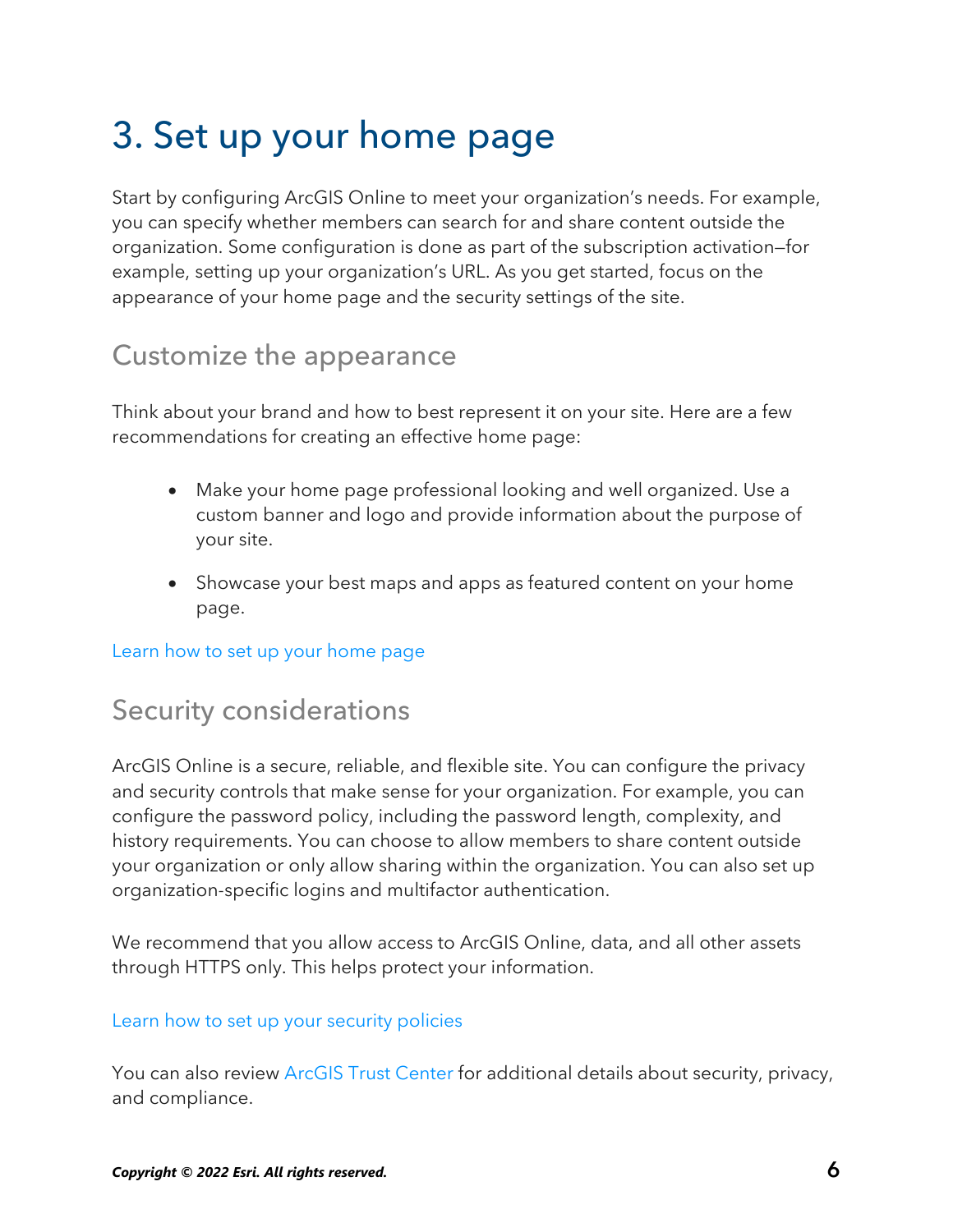# 4. Create groups

<span id="page-6-0"></span>Groups create structure for your organization and are a way to organize items you want to share with members of your organization and with the public. You can set up groups that are private and by invitation only or public groups that are open to everyone. With a little planning, you can use groups as a tool to support your workflows and ensure that finished content is shared with the intended audience. For example, you can create a working group and a broadcast group for items related to a project. The working group can be a private group used for sharing in-progress work. The broadcast group can be a public group used for sharing finished content with everyone.

You can also use groups to feature content on the home page and gallery and build custom galleries for basemaps and apps.

Creating groups when you set up your organization allows you to organize members and content into groups as you add them.

[Learn how to create groups](https://doc.arcgis.com/en/arcgis-online/share-maps/create-groups.htm)

### Collaborations

Collaborations are trusted relationships that allow organizations to work together on content through groups. Partnered and distributed collaborations offer different methods of sharing maps, apps, layers, and more with other organizations.

[Learn more about collaborations](https://doc.arcgis.com/en/arcgis-online/administer/understand-collaborations.htm)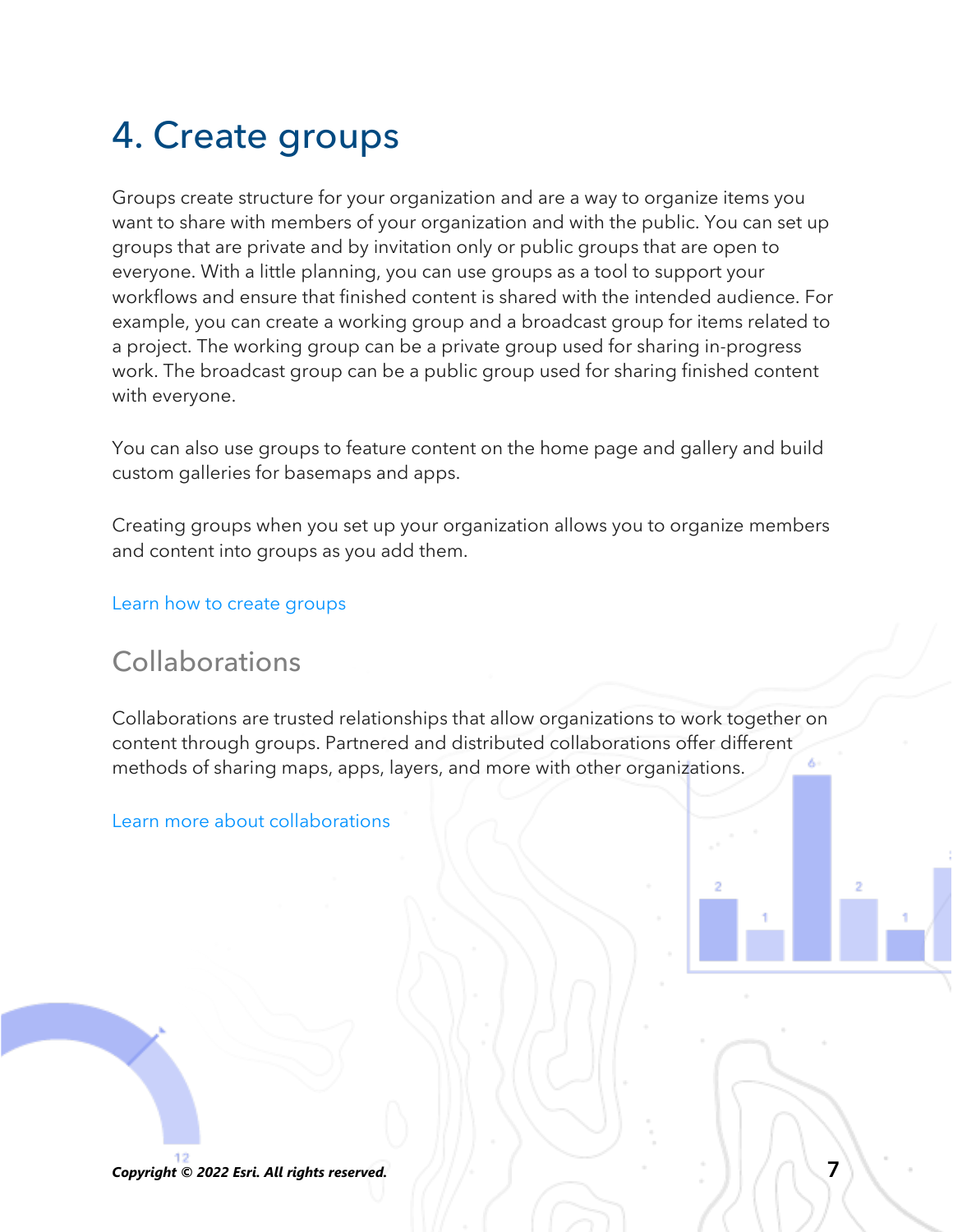# <span id="page-7-0"></span>5. Add members

ArcGIS Online has a flexible system for adding members to your organization. You can add members automatically or invite them to join your organization. You can add and invite members one at a time, or you can upload a file and add and invite members in bulk. You can enable your existing organization-specific login system, set up member accounts yourself, or allow members to create their own accounts. As part of the invitation process, you also designate user types and roles and assign members to the groups you've created.

#### [Learn how to add members](https://doc.arcgis.com/en/arcgis-online/administer/invite-users.htm)

### Best practices

Below are some best practices for adding members. Most can be done as part of the invitation process.

- Configure organization-specific logins–If you use an organization-specific login system such as Okta or Google Workspace, add members using their SAML or OpenID Connect logins. This allows members to sign in to ArcGIS Online with their existing logins instead of creating new ArcGIS accounts. [Learn how to configure logins](https://doc.arcgis.com/en/arcgis-online/administer/configure-security.htm#ESRI_SECTION1_7309D2404B79434589AEA9BEDF3120A8)
- Assign user types-User types determine the privileges and apps you can give members. There are a variety of user types to match the way your team works. Assign user types based on the members' needs and requirements. For example, Creators have access to all the capabilities in ArcGIS Online and most of the apps, while Viewers can only view items that are shared with them and have access to a small set of apps. [Learn more about user types](https://doc.arcgis.com/en/arcgis-online/reference/roles.htm#USER_TYPES)
- Select roles–Consider the privileges each member needs. You can assign privileges through a default role, or you can create custom roles based on the specific privileges you want that role to have. Every subscription must have at least one administrator. [Learn how to configure custom roles](https://doc.arcgis.com/en/arcgis-online/administer/configure-roles.htm)
- Automatically add members to groups–Specify the groups you want members to join. Members are added automatically without needing to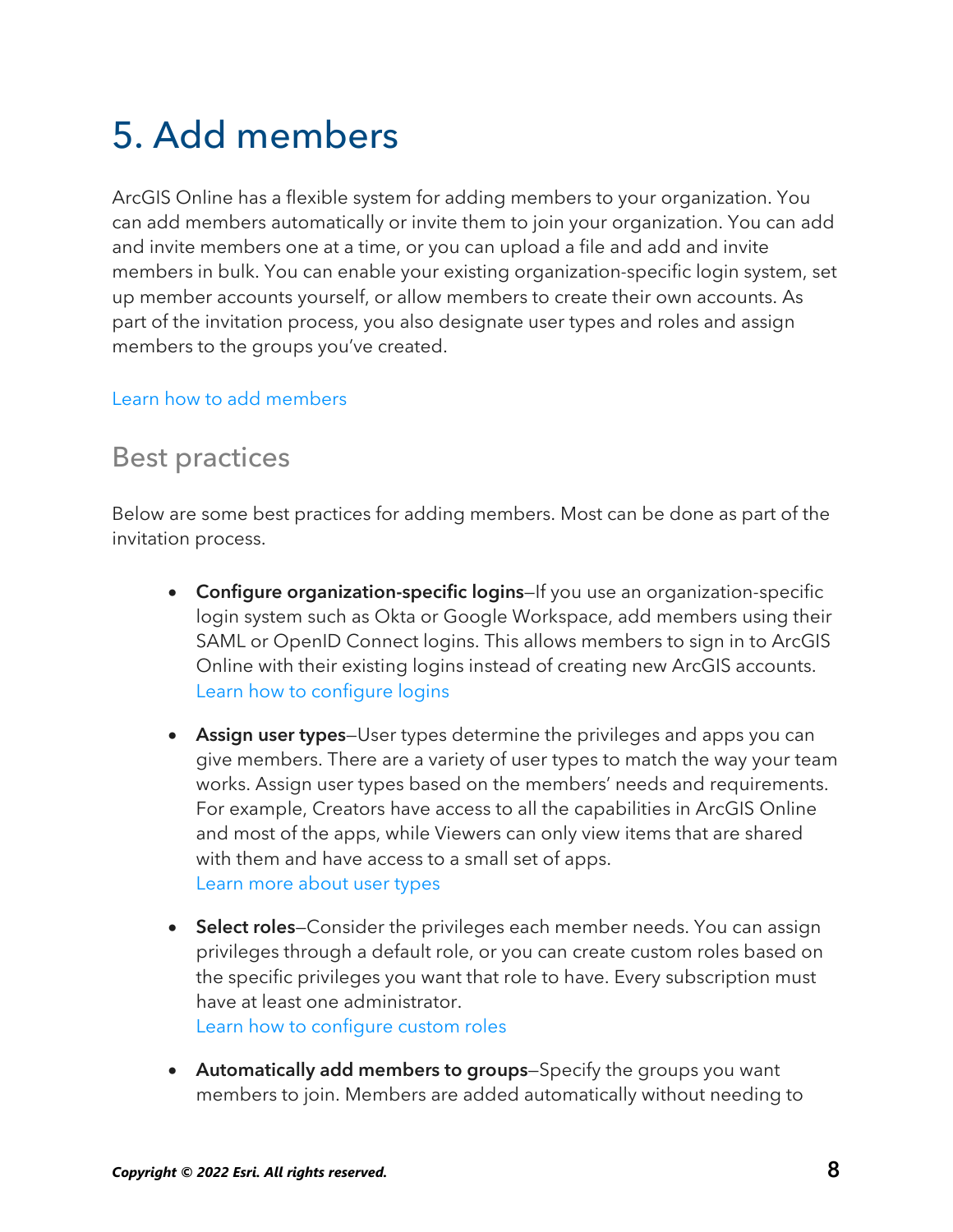request membership or accept an invitation. [Learn how to add members to groups](https://doc.arcgis.com/en/arcgis-online/share-maps/own-groups.htm#ESRI_SECTION1_D7599325DDF54503B8F4E1134E7487DC)

- Allocate a credit budget–You can manage member credit usage by setting a specified number of credits that the member can use for transactionbased services and tools such as spatial analysis. [Learn how to allocate credit budgets](https://doc.arcgis.com/en/arcgis-online/administer/manage-members.htm#ESRI_SECTION1_E36DC11579664B8C88DE0C69F516927F)
- Manage Esri access–Enable Esri access for members who need to use other web resources such as support, training, and forums or to manage their email communications from Esri. [Learn how to enable Esri access](https://doc.arcgis.com/en/arcgis-online/administer/manage-members.htm#ESRI_SECTION1_7CE845E428034AE8A40EF8C1085E2A23)
- Manage add-on licenses–Each user type includes access to specific apps. Apps that are not included with an assigned user type can be licensed and assigned as needed to specific members as add-on licenses. [Learn how to manage licenses](https://doc.arcgis.com/en/arcgis-online/administer/manage-licenses.htm)
- Categorize members–Set up hierarchical categories for organizing and filtering members in your organization according to characteristics, such as department, location, and expertise. [Learn how to set up member categories](https://doc.arcgis.com/en/arcgis-online/administer/manage-members.htm#ESRI_SECTION1_91337F478F8542D9A6D2F1A7B65E0AFF)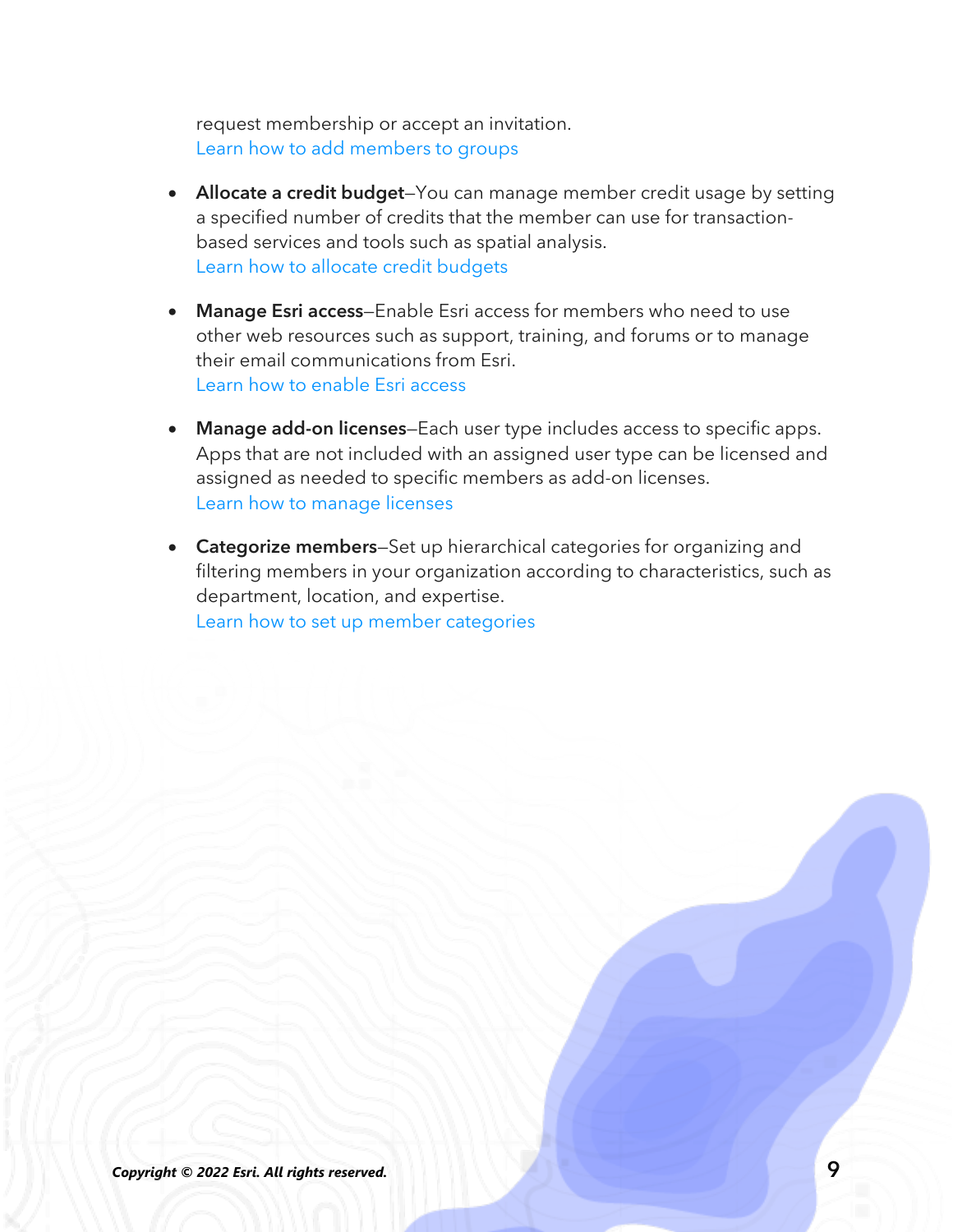# <span id="page-9-0"></span>6. Create content

ArcGIS Online includes everything you need to create and share maps, scenes, apps, notebooks, and layers. You can add existing content such as spreadsheets and ArcGIS Server services, and create new content such as maps, apps, and hosted web layers.

Consider how your content will be used and optimize it for the best experience. For example, refine layers with appropriate transparency, scale ranges, and labels; configure pop-ups in your maps; and create multiple views of your feature layers with different access and editing properties.

Include complete details so the item is easy to find and use. Designate items as authoritative when you want to promote them as reliable and boost them in search results. Set up content categories for your organization and groups so the content is easy to find.

#### **Tips**

- Creating a map is as simple as combining a basemap with your data. You can apply smart defaults to quickly style the map. [Learn how to create maps](https://doc.arcgis.com/en/arcgis-online/get-started/get-started-with-maps.htm)
- ArcGIS Online includes a wide variety of templates and widgets to help you create focused web apps. [Learn how to create apps](https://doc.arcgis.com/en/arcgis-online/get-started/get-started-with-apps.htm)
- You can choose from several templates to create layers for use in your maps and apps to collect data. [Learn how to create feature layers](https://doc.arcgis.com/en/arcgis-online/manage-data/publish-features.htm#ESRI_SECTION1_809F1266856546EF9E6D2CEF3816FD7D)
- When you save or add your content to ArcGIS Online, it's stored as an item in My Content, where you can search all your items or browse by filters such as item type and date. [Learn how to add items](https://doc.arcgis.com/en/arcgis-online/manage-data/add-items.htm)
- All content has an associated item page for additional details. You can also modify item settings and access more options to interact with the item. [Learn how to](https://doc.arcgis.com/en/arcgis-online/manage-data/item-details.htm) use item pages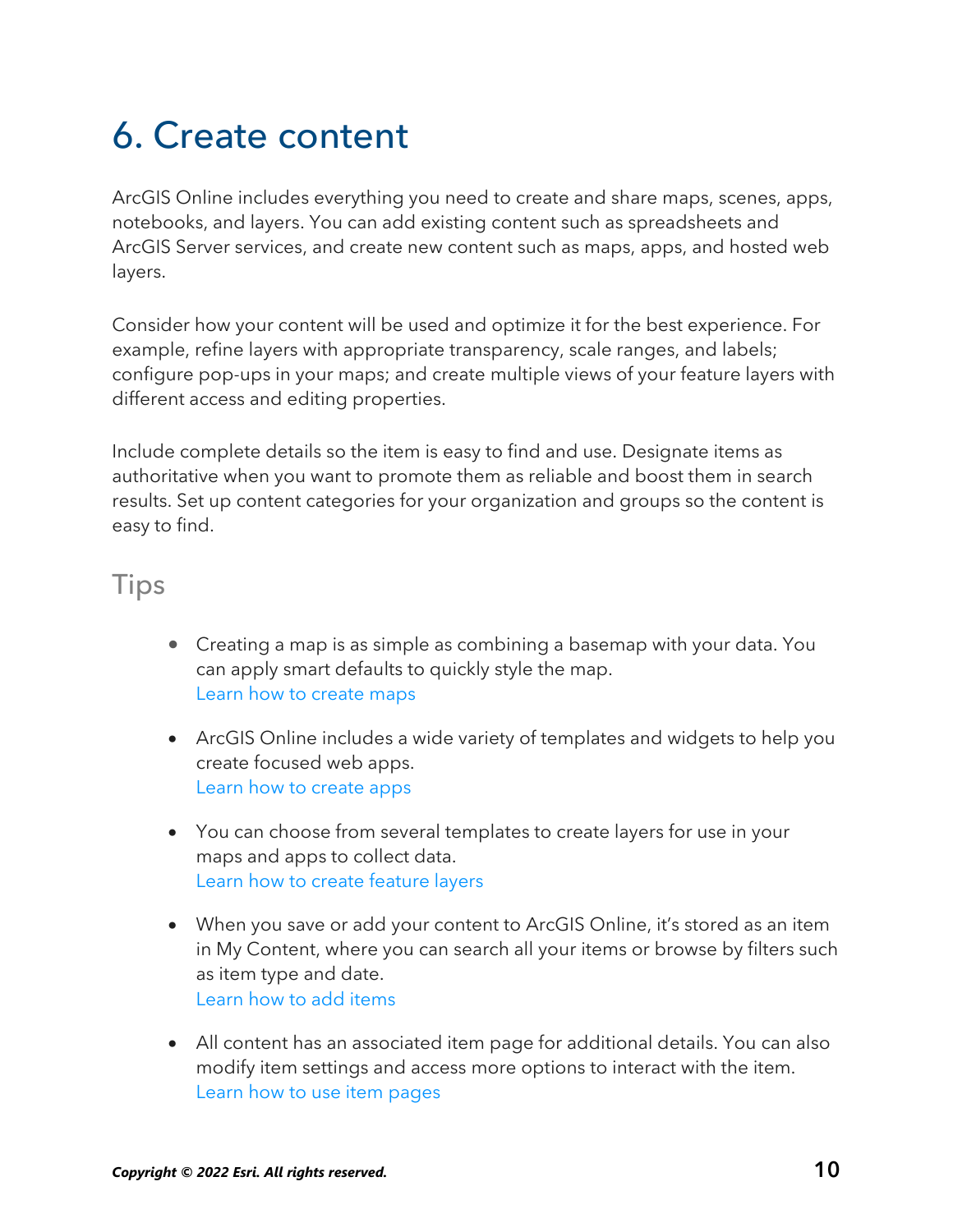- You can use content categories to organize group content and content across your organization. [Learn how to set up](https://doc.arcgis.com/en/arcgis-online/administer/manage-items.htm#ESRI_SECTION1_6EE6EAA55E494C0A9E8391555E7D54F3) content categories
- Once you've added content, you can share it with groups, your organization, or everyone. [Learn how to share content](https://doc.arcgis.com/en/arcgis-online/share-maps/share-items.htm)
- If your map is picked up by social media and is viewed by thousands or millions of users at once, you'll want the map to load as quickly as possible. [Learn how to optimize maps for high demand](https://doc.arcgis.com/en/arcgis-online/reference/best-practices-layers.htm)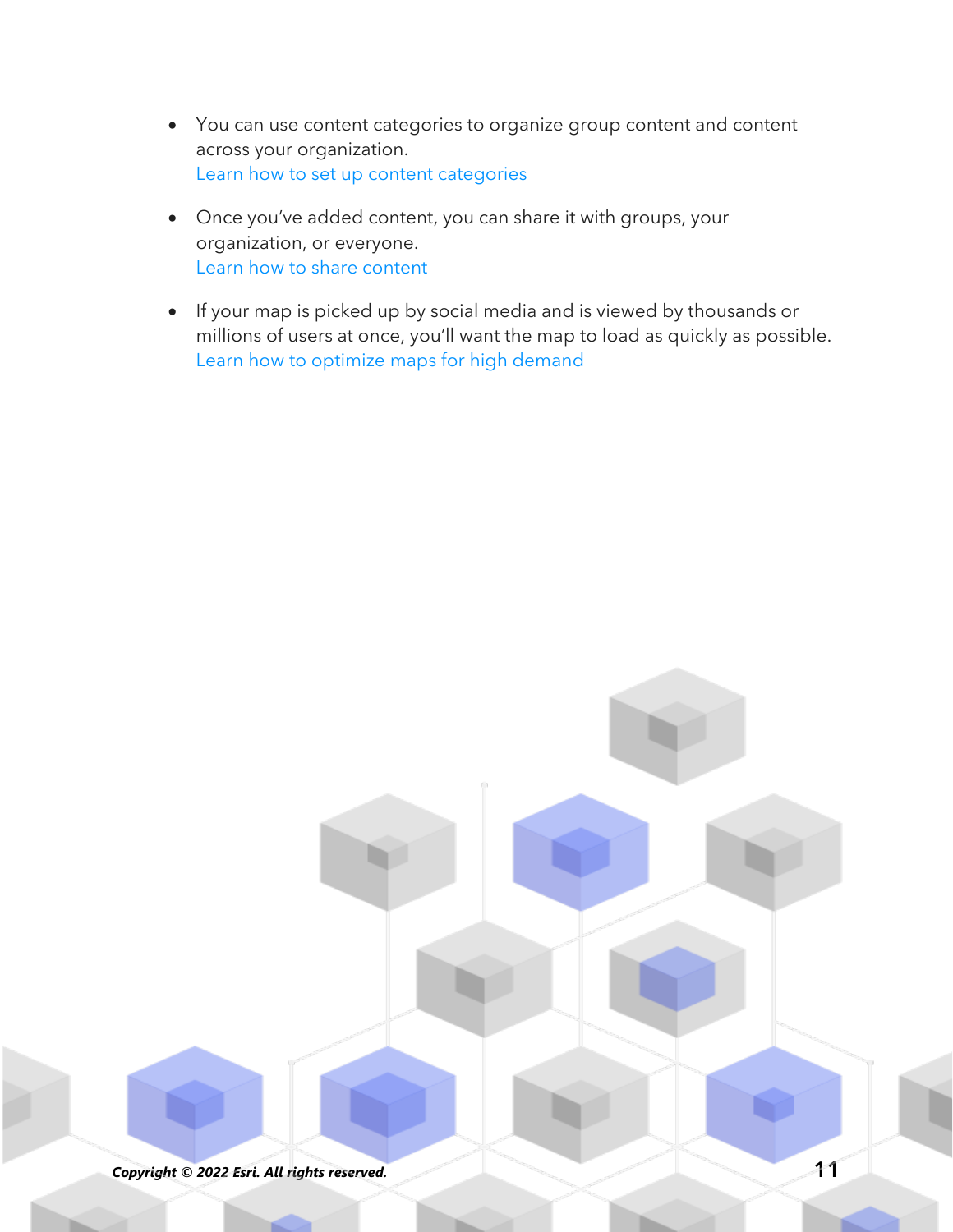# <span id="page-11-0"></span>7. Learn more

As an administrator, you're responsible for setting up ArcGIS Online. It's equally important to maintain members, items, and groups to keep your organization uncluttered and up to date. The resources in this section can help you with these maintenance tasks. They also help you learn more about ArcGIS Online.

### Monitor activity

Access activity-based metrics and real-time usage reports to help monitor content and members. Item reports illustrate how users are creating, using, and sharing geographic content. Member reports reveal how users are contributing to ArcGIS Online. Group reports provide a sense of active collaborations across and within organizations.

[Learn how to use activity reports](https://doc.arcgis.com/en/arcgis-online/administer/view-status.htm)

### Credit usage

ArcGIS Online is a paid subscription service. Esri assigns each subscription service credits that act as currency. You use credits when using certain content, analytical functions, and data storage. You can enable credit budgeting to manage credits for transaction-based services and tools such as spatial analysis. Assign a flexible allocation of credits to some or all organization members or set a default allocation for new members.

[Learn more about credit usage](https://doc.arcgis.com/en/arcgis-online/reference/credits.htm)

### Additional resources

- [ArcGIS Online help](https://doc.arcgis.com/en/arcgis-online/administer/get-started-with-administration.htm) is a key resource for learning how to use the software in general and to perform specific tasks. It also includes [best practices for](https://doc.arcgis.com/en/arcgis-online/reference/best-practices-maintenance.htm)  [organization maintenance,](https://doc.arcgis.com/en/arcgis-online/reference/best-practices-maintenance.htm) [what's new,](https://doc.arcgis.com/en/arcgis-online/reference/whats-new.htm) [troubleshooting,](https://doc.arcgis.com/en/arcgis-online/reference/troubleshoot.htm) and [FAQ.](https://doc.arcgis.com/en/arcgis-online/reference/faq.htm)
- The [Learn ArcGIS gallery](https://learn.arcgis.com/en/gallery) has a collection of lessons, articles, stories, and videos that help you learn about ArcGIS. It also includes [paths](https://learn.arcgis.com/en/gallery/#?t=path) of related resources about a specific topic, such as [administration.](https://learn.arcgis.com/en/paths/administration/)